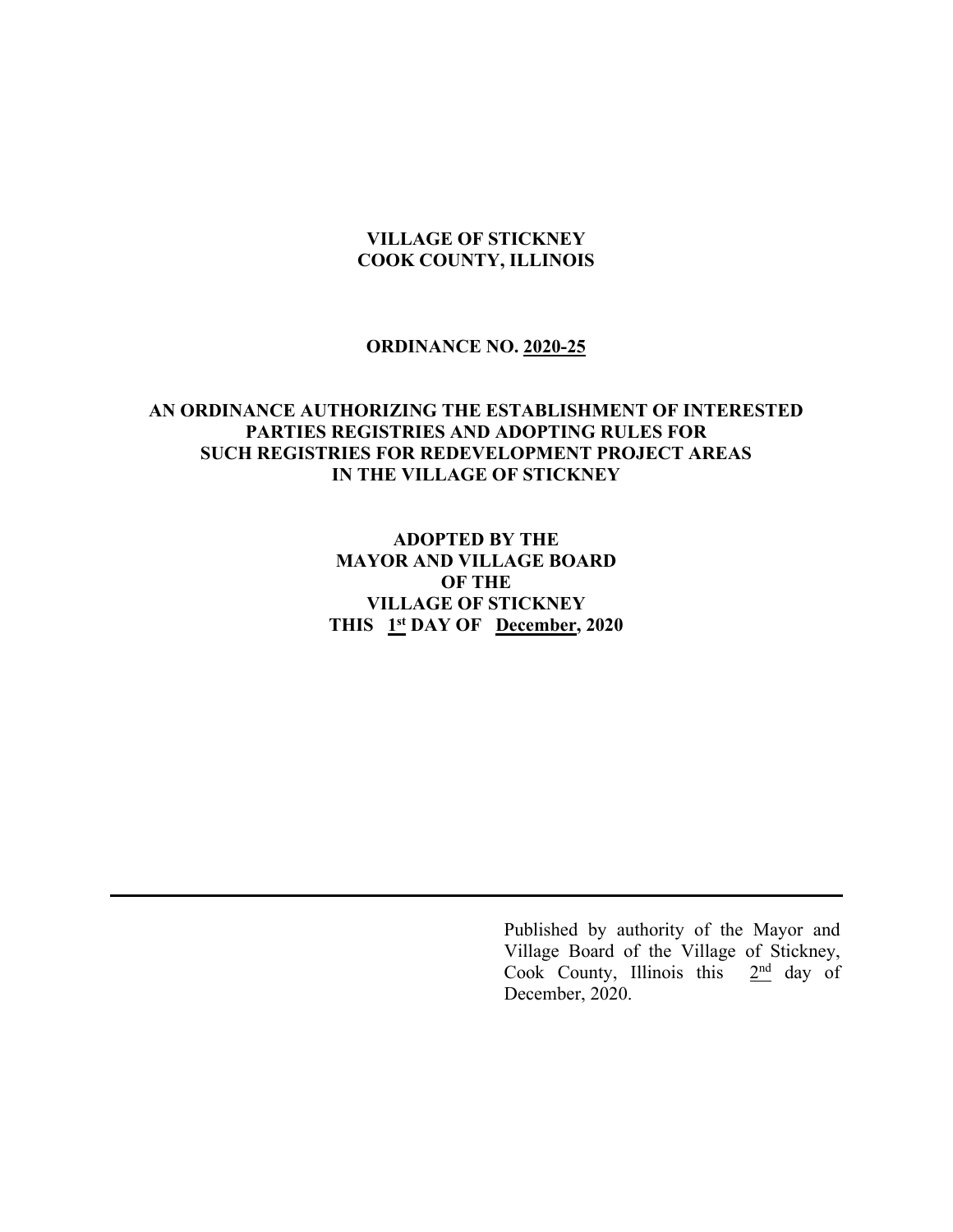#### **VILLAGE OF STICKNEY COOK COUNTY, ILLINOIS**

#### **ORDINANCE NO. 2020-25**

# **AN ORDINANCE AUTHORIZING THE ESTABLISHMENT OF INTERESTED PARITES REGISTRIES AND ADOPTING RULES FOR SUCH REGISTRIES FOR REDEVELOPMENT PROJECT AREAS IN THE VILLAGE OF STICKNEY**

**WHEREAS,** the Village of Stickney, Cook County, Illinois (the "Village") is considering the future designation of "redevelopment project areas," as defined in the Tax Increment Allocation Redevelopment Act, 65 ILCS 5/11-74.4-1, *et. seq.* (the "Act"), pursuant to the provisions of the Act; and

**WHEREAS,** pursuant to Section 11-74.4-4.2 of the Act, the Village is required to establish certain interested parties' registries (individually, a "Registry" and collectively, the "Registries") and adopt registration rules for such Registries, for each such redevelopment project area it establishes subsequent to the adoption of this ordinance; and

**WHEREAS,** the Village desires to adopt this ordinance in order to comply with such requirements of the Act;

**NOW, THEREFORE, BE IT ORDAINED** by the Mayor and Village Board of the Village of Stickney, Cook County, Illinois, as follows:

**SECTION 1:** The statements set forth in the preamble to this Ordinance are found to be true and correct and are adopted as part of this Ordinance.

**SECTION 2:** The Village Clerk or designee is hereby authorized and directed to create the Registries in accordance with Section 11-74.4-4.2 of the Act for each redevelopment project area (RPA) created under the Act and not terminated by the Village, whether now under consideration or otherwise created after the date of the adoption of this Ordinance.

**SECTION 3:** In accordance with Section 11-74.4-4.2 of the Act, the Village hereby adopts the registration rules attached hereto as Exhibit A and incorporated herein by reference (the "Rules") as the Rules for each Registry. The Village's Corporate Authorities may amend such Rules from time to time as may be necessary or desirable to comply with and carry out the purposes intended by the Act.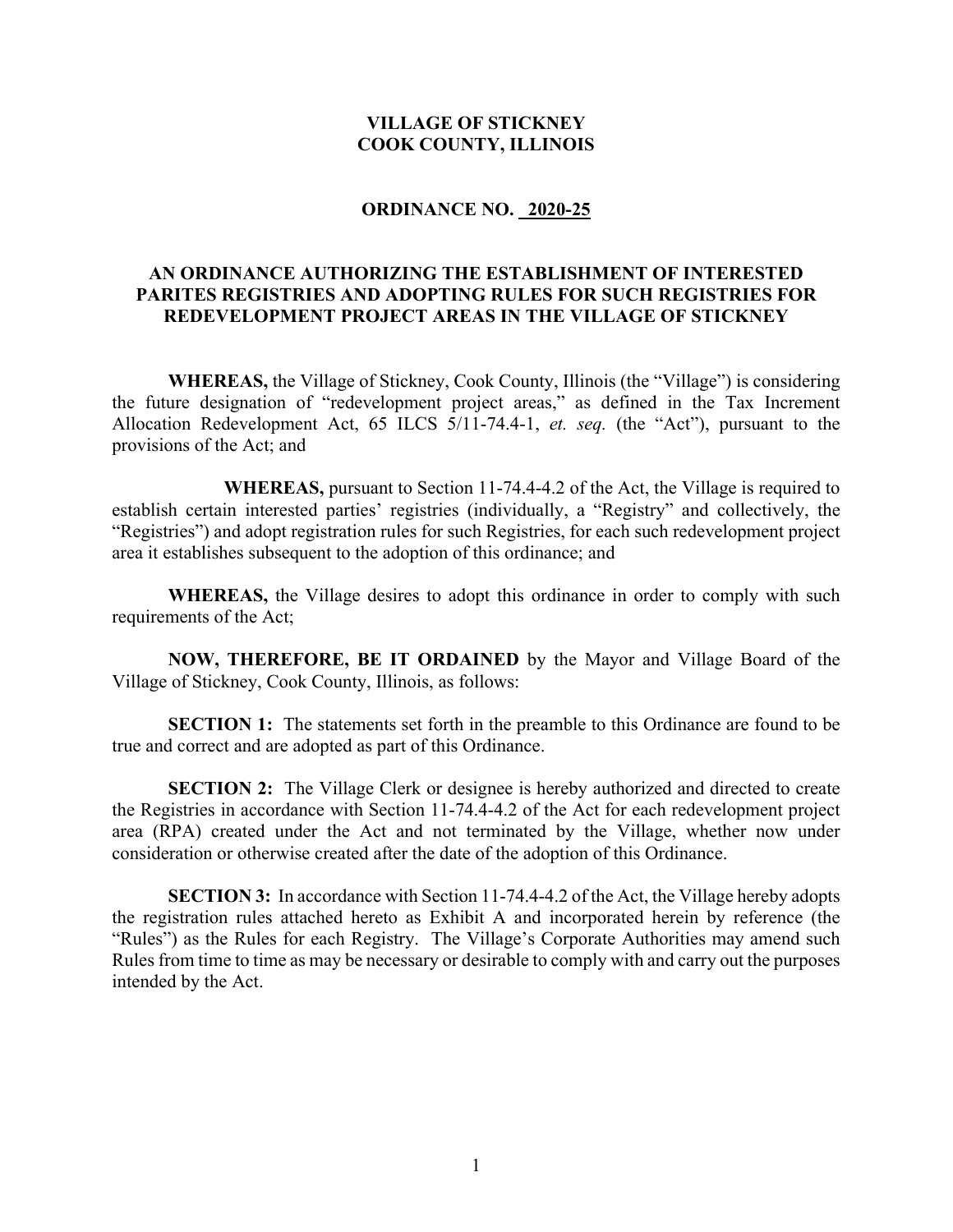**SECTION 4:** The Village Clerk or designee is hereby authorized and directed to cause the publication of the notice that interested persons may register with the Village in order to receive information about the proposed designation of the redevelopment project area (the "Notice"), said Notice being substantially in the form attached hereto as Exhibit B and incorporated herein by reference, in a newspaper of general circulation within the Village.

**SECTION 5:** All ordinances, resolutions, motions or orders in conflict with this ordinance are hereby repealed to the extent of such conflict.

**SECTION 6:** This Ordinance shall be in full force and effect from and after its passage and approval, as provided by law. If any provisions of this Ordinance are held to be invalid by a court of competent jurisdiction, that provision shall be stricken from this Ordinance and the remainder of this Ordinance shall continue in full force and effect to the extent possible.

AYES: Trustees Hrejsa, Kapolnek, Savopoulos, Torres and White

NAYS: None

ABSENT: Trustee Milenkovic

 $\mathcal{L}_\text{max}$  , which is a set of the set of the set of the set of the set of the set of the set of the set of the set of the set of the set of the set of the set of the set of the set of the set of the set of the set of

PASSED AND APPROVED THIS 1st DAY OF December, 2020.

Jeff Walik, Village President

Attest:

Village Clerk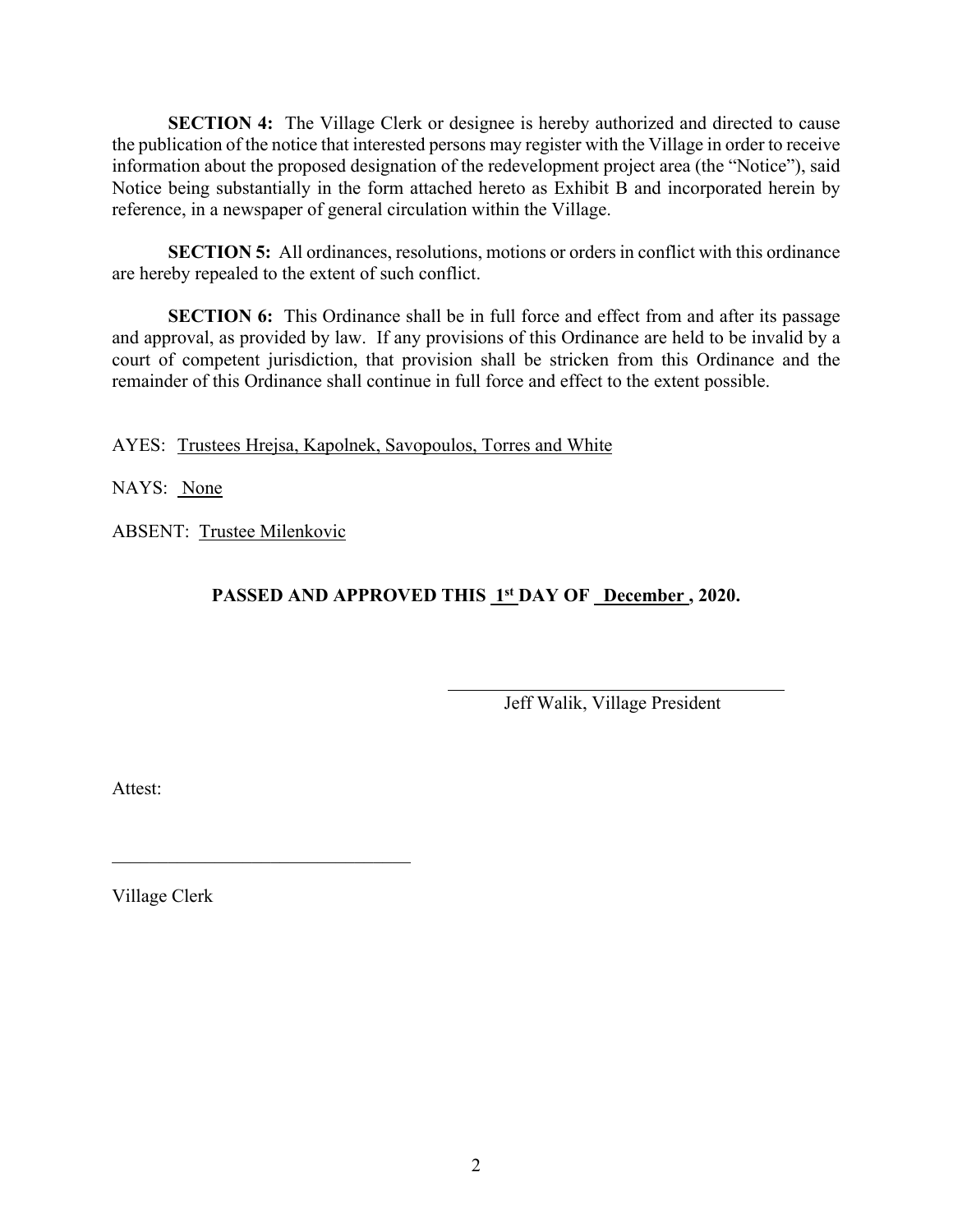## **EXHIBIT A**

## **VILLAGE OF STICKNEY REGISTRATION RULES FOR INTERESTED PARTIES REGISTRY**

A. Definitions. As used in these Registration Rules, the following terms shall have the definitions set forth below.

"Act" shall mean the Tax Increment Allocation Redevelopment Act, 65 ILCS 5/11-74.4-1 *et seq.*, as amended from time to time.

"Clerk" shall mean the Clerk of the Village of Stickney.

"Interested Party(ies)" shall mean any individual or organization or entity registered in a specific Registry who has registered in such Registry and whose registration has not been terminated in accordance with these Registration Rules.

"Redevelopment Project Area" shall mean a Redevelopment Project Area that (a) is intended to qualify (or has subsequently qualified) as a Redevelopment Project Area under the Act and (b) is subject to the Interested Parties Registry requirements of the Act.

"Registration Form" shall mean the form appended to these Registration Rules or such revised form as may be approved by the Village consistent with the requirements of the Act.

"Registry" or "Registries" shall mean each Interested Parties Registry, and all such Registries, collectively, established by the Village pursuant to Section 11-74.4-4.2 of the Act for any and all Redevelopment Project Areas in the Village.

"Village" shall mean Village of Stickney, Cook County, Illinois.

B. Establishment of Registry. The Village shall establish a separate Interested Parties Registry for each Redevelopment Project Area, whether existing as of the date of the adoption of these Rules or hereafter established. The Village shall establish a new Registry whenever it has identified an area for study and possible designation as a Redevelopment Project Area. In any event the process of establishing the new Registry must be completed prior to the deadline for sending any of the notices required by Section (J) of these Rules or any other notices required by the Act with respect to the proposed Redevelopment Project Area.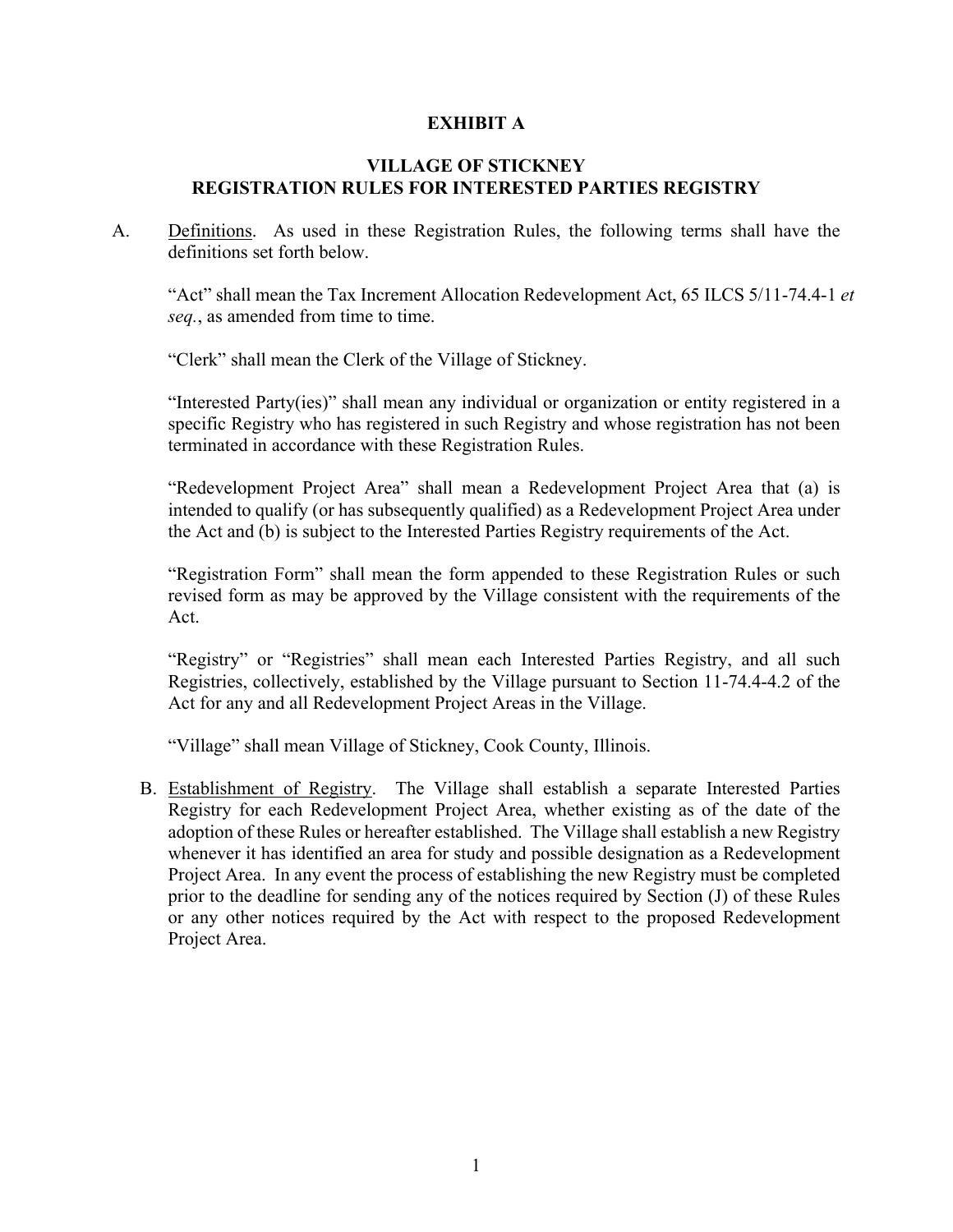- C. Maintenance of Registry. The Registries shall be maintained by the Clerk or his or her designee. In the event the Village determines that an individual other than the Clerk should maintain the Registries, the Village may transfer the responsibility for maintaining the Registries to such other Department provided that the Village (i) gives prior written notice to all Interested Parties not less than thirty (30) days prior to such transfer and (ii) published notice of such transfer in a newspaper of general circulation in the Village.
- D. Registration by Residents. An individual seeking to register as an Interested Person with respect to a Redevelopment Project Area must complete and submit a Registration Form to the Clerk.
- E. Registration by Organizations. An organization seeking to register as an Interested Person with respect to a Redevelopment Project Area must complete and submit a Registration Form to the Clerk.
- F. Determination of Eligibility. All individuals and organizations whose Registration Form and supporting documentation complies with these Registration Rules shall be registered in the applicable Registry within 10 business days after the Clerk's receipt of all such documents. The Clerk shall provide written notice to the registrant confirming such registration. Upon registration Interested Parties shall be entitled to receive all notices and documents required to be delivered under these Rules or as otherwise required under the Act with respect to the applicable Redevelopment Project Area. If the Clerk determines that a registrant's Registration Form and/or supporting documentation is incomplete or does not comply with these Registration Rules, the Clerk shall give written notice to the registrant specifying the defect(s) and the registrant shall be entitled to correct any defects and resubmit a new Registration Form and supporting documentation.
- G. Renewal and Termination. An Interested Person's registration shall remain effective for a period of three years. At any time after such three-year period the Clerk may provide written notice by regular mail to the Interested Person stating that such registration shall terminate unless the Interested Person renews such registration with 30 days after the Clerk's mailing of written notice. To renew such registration, the Interested Person shall, within such 30-day period, complete and submit the same Registration Form then required of initial registrants' operations in the Village. The registration of all individuals and organizations whose Registration Form is submitted in a timely manner and complies with these Regulation Rules shall be renewed for an additional, consecutive three-year period. If the Clerk determines that a registrant's renewal Registration Form is incomplete or does not comply with these Registration Rules, the clerk shall give written notice to the registrant at the address specified in the renewal Registration Form submitted by such registrant, specifying the defect(s). The registrant shall be entitled to correct any defects and resubmit a new Registration Form within 30 days after receipt of the Clerk's notice. If all defects are not corrected within 30 days after the Interested Person's receipt of the Clerk's notice, the Interested Person's registration shall be terminated. Any Interested Person whose registration is terminated shall be entitled to register again as if a first-time registrant.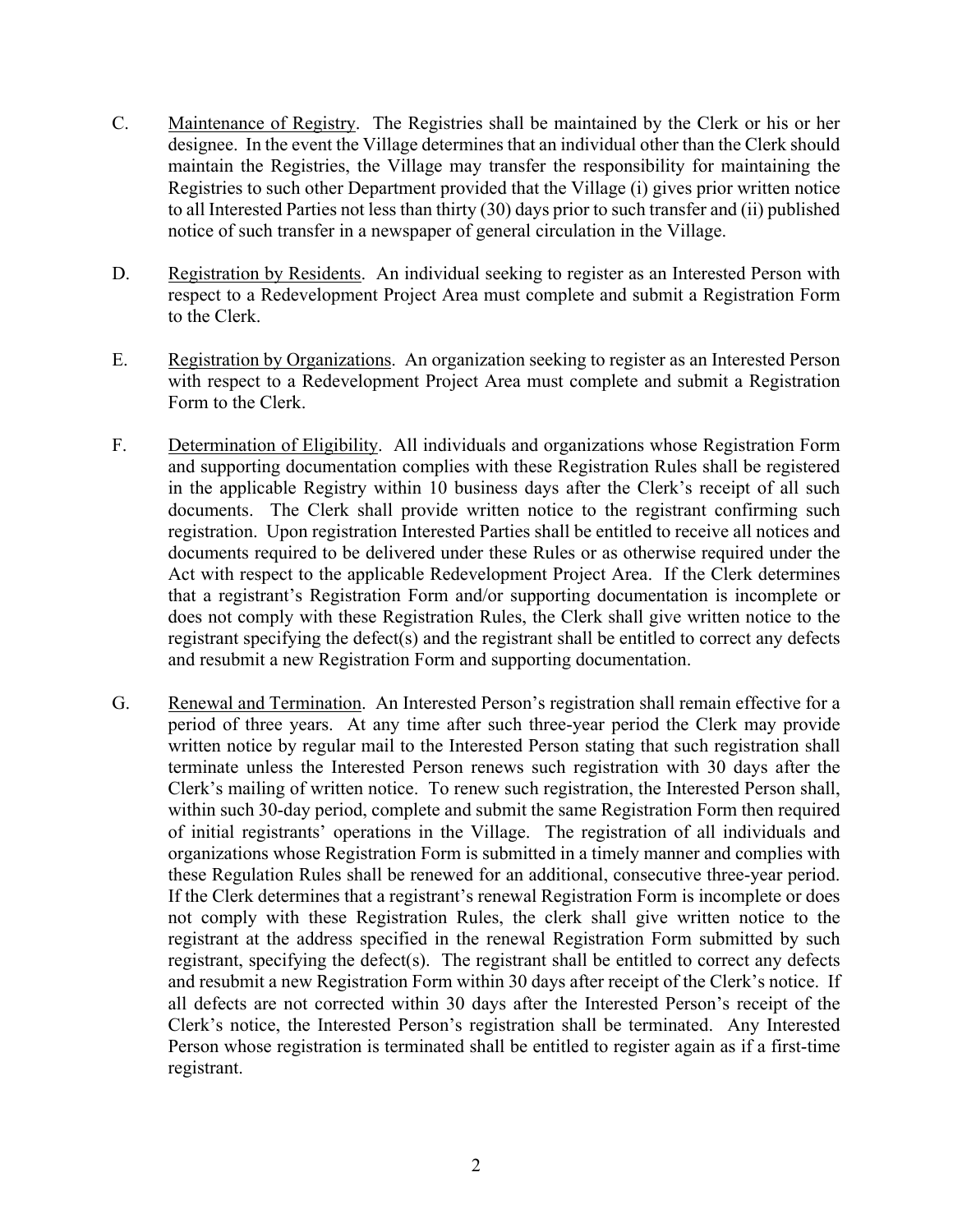- H. Amendment to Registration. An Interested Party may amend its registration by giving written notice to the Clerk by certified mail of any of the following: (i) change in address for notice purposes: (ii) in the case of organizations, a change in the name of the contact person; and (iii) a termination of registration. Upon receipt of such notice, the Clerk shall revise the applicable Registry accordingly.
- I. Registries Available for Public Inspection. Each Registry shall be available for public inspection during normal business hours. The Registry shall include the name, address and telephone number of each Interested Person and for organizations, the name and phone number of a designated contact person.
- J. Notices to Be Sent to Interested Parties. Interested Parties shall be sent the following notices and any other notices required under the Act with respect to the applicable Redevelopment Project Area:
	- (i) Pursuant to sub-section 11-74.4-5(a) of the Act, notice of the availability of a proposed redevelopment plan and eligibility report, including how to obtain this information; such notice shall be sent by mail within a reasonable period of time after the adoption of the ordinance fixing the public hearing for the proposed redevelopment plan; and
	- (ii) Pursuant to sub-section 11-74.4-5(a) of the Act, notice of changes to proposed redevelopment plans that do not (1) add additional parcels of property to the proposed Redevelopment Project Area, (2) substantially affect the general land uses proposed in the redevelopment plan, (3) substantially change the nature of or extend the life of the redevelopment project, or (4) increase the number of inhabited residential units to be displaced from the Redevelopment Project Area, as measured from the time of creation of the Redevelopment Project Area, to a total of more than 10; such notice shall be sent by mail not later than 10 days following the Village's adoption by ordinance of such changes; and
	- (iii) Pursuant to Section 11-74.4-5(c) of the Act, notice of amendments to previously approved redevelopment plans that do not (1) add additional parcels of property to the redevelopment project area, (2) substantially affect the general land uses in the redevelopment plan, (3) substantially change the nature of the redevelopment project, (4) increase the total estimated redevelopment project costs set out in the redevelopment plan by more than 5 percent after adjustment for inflation from the date the plan was adopted, (5) add additional redevelopment project costs to the itemized list of redevelopment project costs set out in the redevelopment plan, or (6) increase the number of inhabited residential units to be displaced from the redevelopment project area, as measured from the time of creation of the redevelopment project, to a total of more than 10; such notice will be sent by mail not later than 10 days following the Village's adoption by ordinance of such amendment; and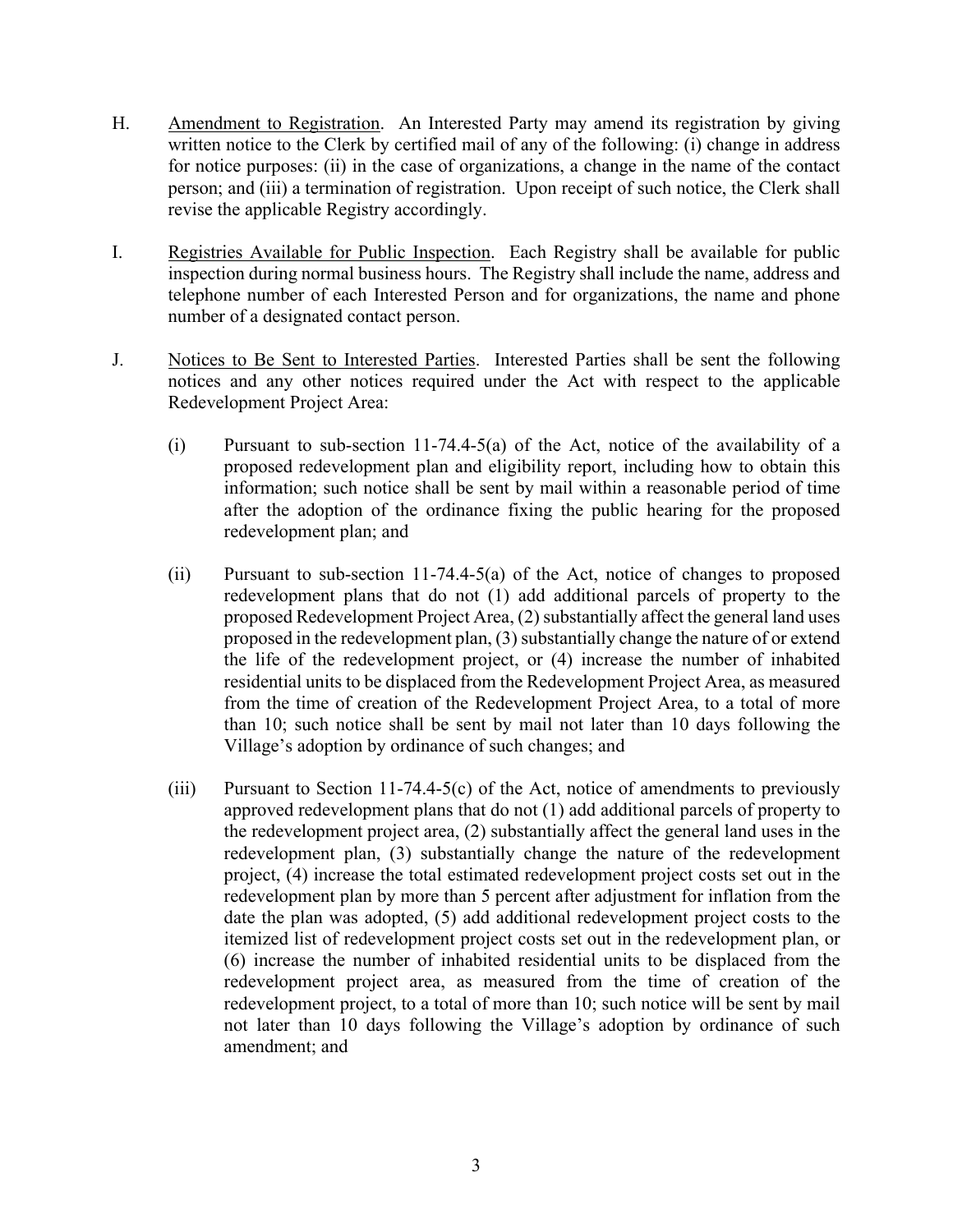- (iv) Pursuant to sub-section 11-74.4-5(d)(9) of the Act, for redevelopment plans or projects that would result in the displacement of residents from 10 or more inhabited residential units or that contain 75 or more inhabited residential units, notice of the availability of the annual report described by sub-section 74.4-5(d) of the Act, including how to obtain the annual report; such notice shall be sent by mail within a reasonable period of time after completion of the certified audit report; and
- (v) Pursuant to sub-section 11-74.4-6(e) of the Act, notice of the preliminary public meeting required under the Act for a proposed Redevelopment Project Area that will result in the displacement of residents from 10 or more inhabited residential units or which will contain 75 or more inhabited residential units; such notice shall be sent by certified mail not less than 15 days before the date of such preliminary public meeting.
- K. Non-Interference. These Registration Rules shall not be used to prohibit or otherwise interfere with the ability of eligible organizations and individuals to register for receipt of information to which they are entitled under the Act.
- L. Amendment of Registration Rules. These Registration Rules may be amended by the Village subject to and consistent with the requirements of the Act.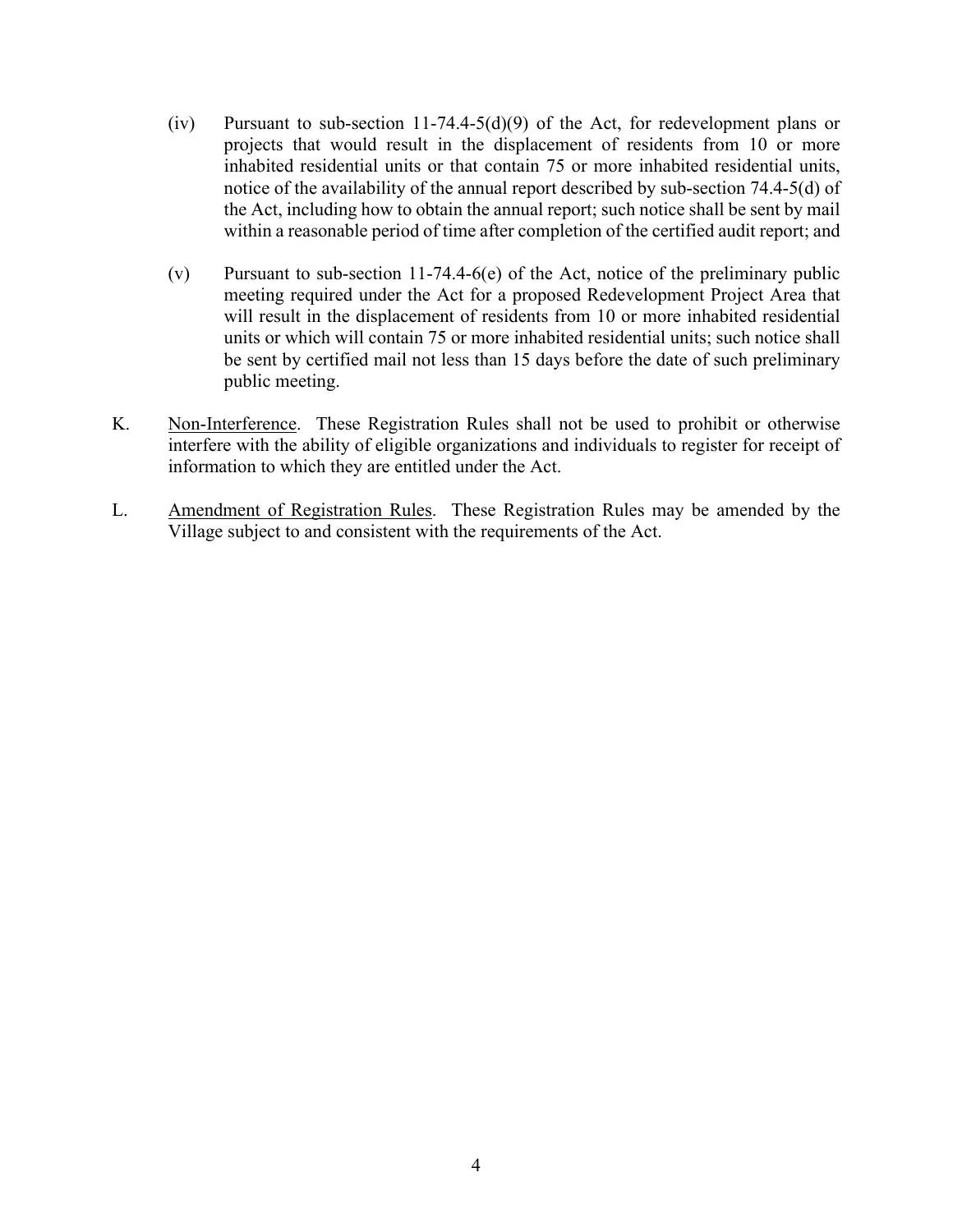# **INTERESTED PARTIES REGISTRATION FORM**

Registration for Individuals: If you would like to register on the Interested parties Registry for one or more Redevelopment Project Areas (TIFs) in the Village of Stickney, please complete Part A of this form, sign and date the form and submit to the Village Clerk at the address indicated below.

Registration for Organization: If you would like to register on the Interested Parties Registry for one or more Redevelopment Project Areas (TIFs) in the Village of Stickney, please complete Part B of this form, sign and date the form and submit to the Village Clerk at the address indicated below.

#### PART A: REGISTRATION FOR INDIVIDUALS (Please Print)

|                                                                                                                                                                                                                                                                                                                                                |                                                                                                                                           | Name                         |  |
|------------------------------------------------------------------------------------------------------------------------------------------------------------------------------------------------------------------------------------------------------------------------------------------------------------------------------------------------|-------------------------------------------------------------------------------------------------------------------------------------------|------------------------------|--|
|                                                                                                                                                                                                                                                                                                                                                |                                                                                                                                           |                              |  |
|                                                                                                                                                                                                                                                                                                                                                |                                                                                                                                           |                              |  |
|                                                                                                                                                                                                                                                                                                                                                |                                                                                                                                           |                              |  |
| Please specify by commonly known name the TIF District (s) you are interested in below:                                                                                                                                                                                                                                                        |                                                                                                                                           |                              |  |
|                                                                                                                                                                                                                                                                                                                                                |                                                                                                                                           |                              |  |
| PART B: REGISTRATION FOR ORGANIZATIONS (Please Print)                                                                                                                                                                                                                                                                                          |                                                                                                                                           |                              |  |
|                                                                                                                                                                                                                                                                                                                                                |                                                                                                                                           | Organization Name            |  |
|                                                                                                                                                                                                                                                                                                                                                |                                                                                                                                           | Contact Name                 |  |
|                                                                                                                                                                                                                                                                                                                                                |                                                                                                                                           |                              |  |
|                                                                                                                                                                                                                                                                                                                                                |                                                                                                                                           | Village State State Zip Code |  |
| $\text{Telephone}$ $\qquad)$ $\qquad$ $\qquad$ $\qquad$ $\qquad$ $\qquad$ $\qquad$ $\qquad$ $\qquad$ $\qquad$ $\qquad$ $\qquad$ $\qquad$ $\qquad$ $\qquad$ $\qquad$ $\qquad$ $\qquad$ $\qquad$ $\qquad$ $\qquad$ $\qquad$ $\qquad$ $\qquad$ $\qquad$ $\qquad$ $\qquad$ $\qquad$ $\qquad$ $\qquad$ $\qquad$ $\qquad$ $\qquad$ $\qquad$ $\qquad$ |                                                                                                                                           |                              |  |
|                                                                                                                                                                                                                                                                                                                                                |                                                                                                                                           |                              |  |
| Please specify by commonly known name the TIF District (s) you are interested in below:                                                                                                                                                                                                                                                        |                                                                                                                                           |                              |  |
|                                                                                                                                                                                                                                                                                                                                                |                                                                                                                                           |                              |  |
| Please return this form to:                                                                                                                                                                                                                                                                                                                    | <b>TIF Interested Parties Registry</b><br>Village Clerk's Office<br>Village of Stickney<br>6533 Pershing Road<br>Stickney, Illinois 60402 |                              |  |

Signature/Title **Date**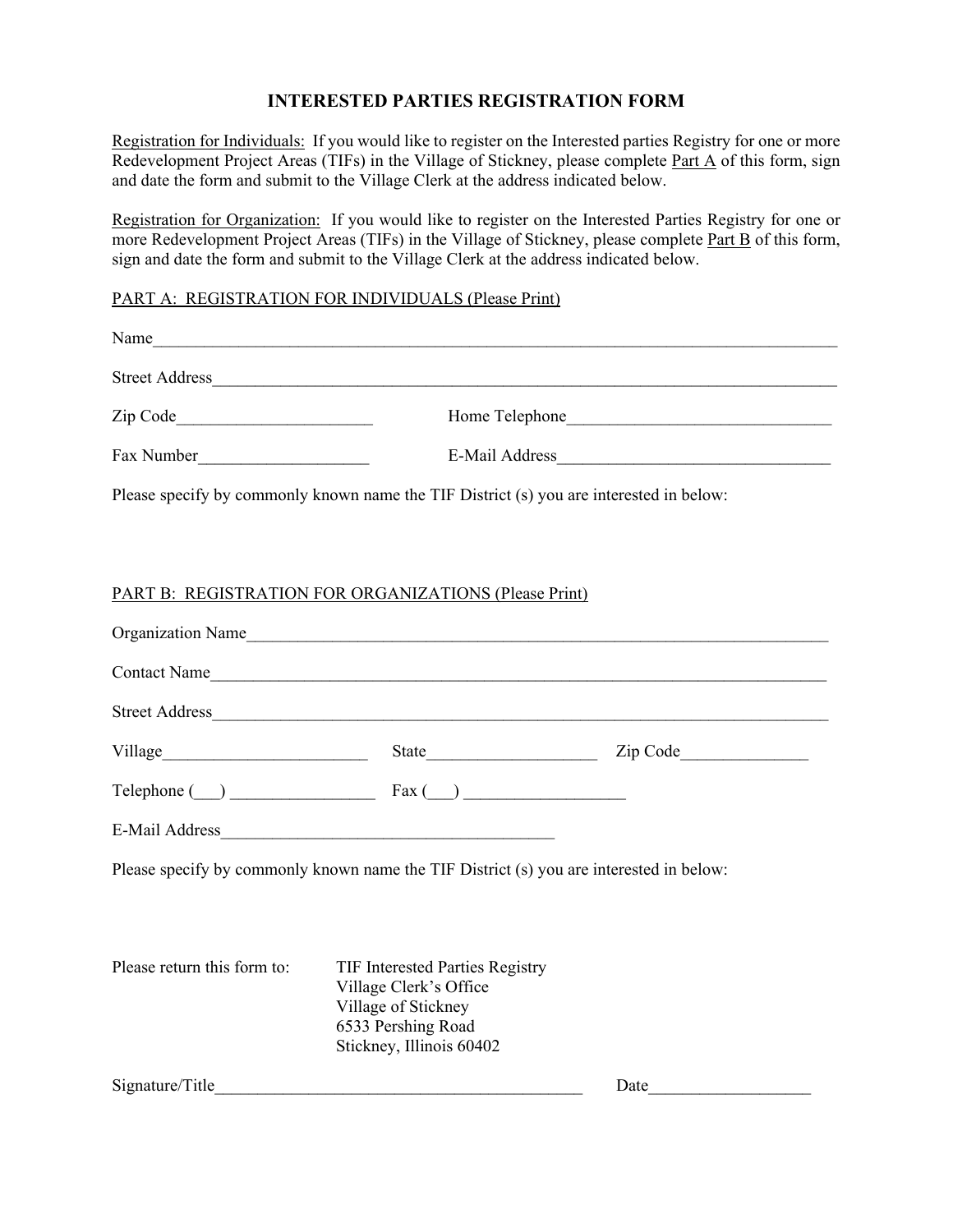#### **EXHIBIT B**

## **PUBLIC NOTICE- VILLAGE OF STICKNEY, COUNTY OF COOK, ILLINOIS PROPOSED CICERO/PERSHING TAX INCREMENT FINANCING DISTRICT REGISTRATION FOR INTERESTED PARTIES REGISTRY**

On December 1, 2020, the Village Council of the Village of Stickney (the "Village") adopted "An Ordinance Authorizing the Establishment of Interested Parties Registries and Adopting Registration Rules for Such Registries for Redevelopment Project Areas in the Village of Stickney."

The purpose of the Ordinance was to establish a system for interested persons to obtain certain information relating to the Village's establishment or amendment for any redevelopment project area under the Tax Increment Allocation Redevelopment Act (65 ILCS 5/11-74.4-1, *et seq*.) (the "TIF Act").

The Village is currently exploring the proposed Cicero/Pershing redevelopment project area (the proposed "TIF District") under the TIF Act. The proposed TIF District is located within an area that is generally bounded by: 35<sup>th</sup> Street to the north; Cicero Avenue to the east; Sanitary and Ship Canal (the "Canal") to the south; and Laramie Avenue to the west.

The Registry for the Cicero/Pershing Redevelopment Project Area, together with the rules and regulations approved by the Village Board for the Village of Stickney for the Registries (the "Rules and Regulations"), are on file and available for public inspection during normal business hours at the office of the Village of Stickney Village Clerk's Office, Village Hall, 6533 Pershing Road, Stickney, Illinois 60402. All interested persons or organizations may register with the Village Clerk for the Registry for the proposed Cicero/Pershing Redevelopment Project Area, as provided in the Rules and Regulations, in order to receive information related to this proposed Cicero/Pershing Redevelopment Project Area.

> /s/ Audrey McAdams Village Clerk Village of Stickney, Illinois